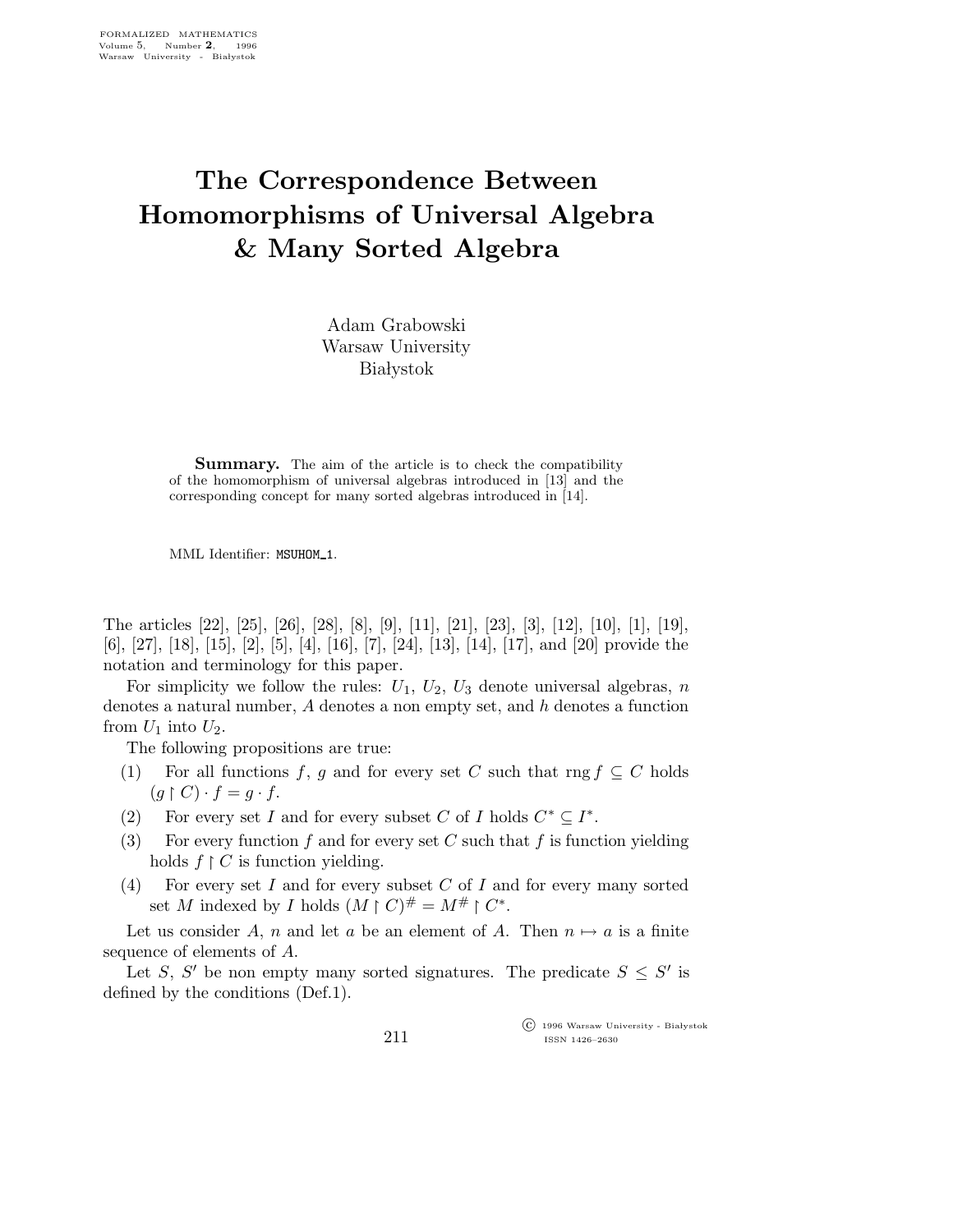(Def.1) (i) The carrier of  $S \subseteq$  the carrier of  $S'$ ,

- (ii) the operation symbols of  $S \subseteq$  the operation symbols of  $S'$ ,
- (iii) (the arity of S')  $\upharpoonright$  (the operation symbols of S) = the arity of S, and
- (iv) (the result sort of S')  $\upharpoonright$  (the operation symbols of S) = the result sort of S.

Let us note that this predicate is reflexive.

Next we state four propositions:

- (5) For all non empty many sorted signatures S, S', S'' such that  $S \leq S'$ and  $S' \leq S''$  holds  $S \leq S''$ .
- (6) For all strict non empty many sorted signatures S, S' such that  $S \leq S'$ and  $S' \leq S$  holds  $S = S'$ .
- (7) Let g be a function, and let a be an element of A, and let k be a natural number. If  $1 \leq k$  and  $k \leq n$ , then  $(a \rightarrow g)(\pi_k(n \mapsto a)) = g$ .
- (8) Let I be a set, and let  $I_0$  be a subset of I, and let A, B be many sorted sets indexed by  $I$ , and let  $F$  be a many sorted function from  $A$  into  $B$ , and let  $A_0$ ,  $B_0$  be many sorted sets indexed by  $I_0$ . Suppose  $A_0 = A \upharpoonright I_0$ and  $B_0 = B \restriction I_0$ . Then  $F \restriction I_0$  is a many sorted function from  $A_0$  into  $B_0$ .

Let  $S$ ,  $S'$  be strict non void non empty many sorted signatures and let  $A$  be a non-empty strict algebra over S'. Let us assume that  $S \leq S'$ . The functor  $(A \text{ over } S)$  yielding a non-empty strict algebra over S is defined by the conditions (Def.2).

- (Def.2) (i) The sorts of  $(A \text{ over } S) =$  (the sorts of A)  $\upharpoonright$  (the carrier of S), and
	- (ii) the characteristics of  $(A \text{ over } S) =$  (the characteristics of A)  $\upharpoonright$  (the operation symbols of  $S$ ).

We now state two propositions:

- $(9)$  For every strict non void non empty many sorted signature S and for every non-empty strict algebra A over S holds  $A = (A \overline{\mathrm{over}} S)$ .
- (10) For all  $U_1$ ,  $U_2$  such that  $U_1$  and  $U_2$  are similar holds MSSign( $U_1$ ) =  $MSSign(U_2)$ .

Let  $U_1$ ,  $U_2$  be universal algebras and let h be a function from  $U_1$  into  $U_2$ . Let us assume that  $MSSign(U_1) = MSSign(U_2)$ . The functor  $MSAlg(h)$  yielding a many sorted function from  $MSAlg(U_1)$  into  $(MSAlg(U_2)$  over  $MSSign(U_1))$  is defined by:

 $(Def.3)$   $MSAlg(h) = \{0\} \longmapsto h.$ 

The following propositions are true:

- (11) Given  $U_1, U_2, h$ . Suppose  $U_1$  and  $U_2$  are similar. Let *o* be an operation symbol of  $MSSign(U_1)$ . Then  $(MSAlg(h))($ the result sort of  $o) = h$ .
- (12) For every operation symbol  $o$  of MSSign $(U_1)$  holds  $Den(o, MSAlg(U_1)) =$ (the characteristic of  $U_1)(o)$ .
- (13) For every operation symbol  $o$  of  $MSSign(U_1)$  holds  $Den(o, MSAlg(U_1))$ is an operation of  $U_1$ .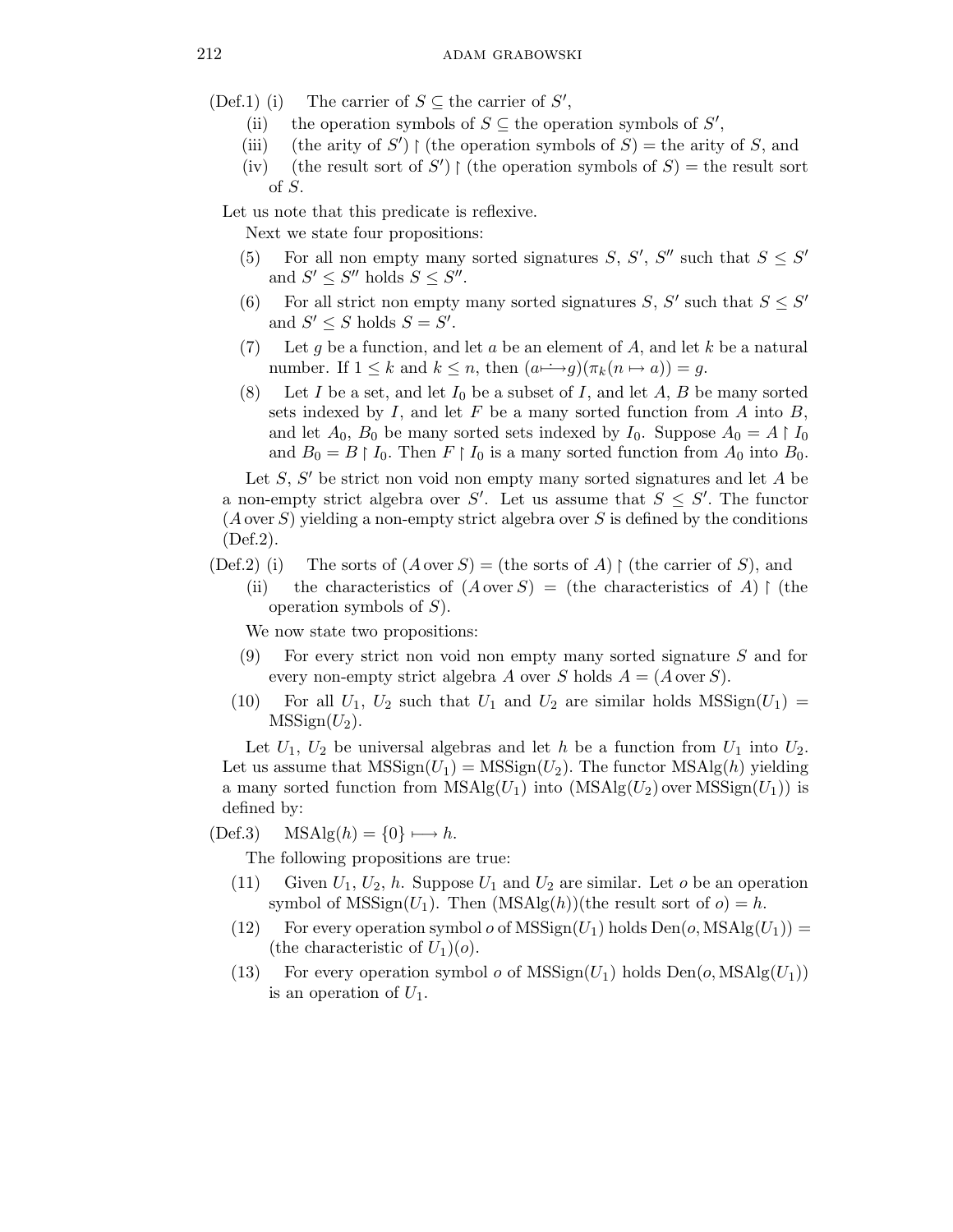- (14) For every operation symbol  $o$  of MSSign( $U_1$ ) holds every element of  $\text{Arg}(o, \text{MSAlg}(U_1))$  is a finite sequence of elements of the carrier of  $U_1$ .
- (15) Given  $U_1, U_2, h$ . Suppose  $U_1$  and  $U_2$  are similar. Let o be an operation symbol of  $MSSign(U_1)$  and let y be an element of  $Argso(0, MSAlg(U_1)).$ Then  $MSAlg(h) \# y = h \cdot y$ .
- (16) If h is a homomorphism of  $U_1$  into  $U_2$ , then  $MSAlg(h)$  is a homomorphism of  $MSAlg(U_1)$  into  $(MSAlg(U_2)$  over  $MSSign(U_1))$ .
- (17) If  $U_1$  and  $U_2$  are similar, then  $MSAlg(h)$  is a many sorted set indexed by  $\{0\}.$
- (18) If h is an epimorphism of  $U_1$  onto  $U_2$ , then  $MSAlg(h)$  is an epimorphism of  $MSAlg(U_1)$  onto  $(MSAlg(U_2)$  over  $MSSign(U_1))$ .
- (19) If h is a monomorphism of  $U_1$  into  $U_2$ , then  $MSAlg(h)$  is a monomorphism of  $MSAlg(U_1)$  into  $(MSAlg(U_2)$  over  $MSSign(U_1))$ .
- (20) If h is an isomorphism of  $U_1$  and  $U_2$ , then  $MSAlg(h)$  is an isomorphism of  $MSAlg(U_1)$  and  $(MSAlg(U_2)$  over  $MSSign(U_1)$ .
- (21) Given  $U_1, U_2, h$ . Suppose  $U_1$  and  $U_2$  are similar. Suppose MSAlg(h) is a homomorphism of  $MSAlg(U_1)$  into  $(MSAlg(U_2)$  over  $MSSign(U_1))$ . Then h is a homomorphism of  $U_1$  into  $U_2$ .
- (22) Given  $U_1, U_2, h$ . Suppose  $U_1$  and  $U_2$  are similar. Suppose MSAlg(h) is an epimorphism of  $MSAlg(U_1)$  onto  $(MSAlg(U_2)$  over  $MSSign(U_1)$ . Then h is an epimorphism of  $U_1$  onto  $U_2$ .
- (23) Given  $U_1, U_2, h$ . Suppose  $U_1$  and  $U_2$  are similar. Suppose MSAlg(h) is a monomorphism of  $MSAlg(U_1)$  into  $(MSAlg(U_2)$  over  $MSSign(U_1)$ . Then h is a monomorphism of  $U_1$  into  $U_2$ .
- (24) Given  $U_1, U_2, h$ . Suppose  $U_1$  and  $U_2$  are similar. Suppose MSAlg(h) is an isomorphism of  $MSAlg(U_1)$  and  $(MSAlg(U_2)$  over  $MSSign(U_1)$ . Then h is an isomorphism of  $U_1$  and  $U_2$ .
- (25) MSAlg(id<sub>(the carrier of  $U_1$ )) = id<sub>(the sorts of MSAlg( $U_1$ ))</sub>.</sub>
- (26) Given  $U_1$ ,  $U_2$ ,  $U_3$ . Suppose  $U_1$  and  $U_2$  are similar and  $U_2$  and  $U_3$  are similar. Let  $h_1$  be a function from  $U_1$  into  $U_2$  and let  $h_2$  be a function from  $U_2$  into  $U_3$ . Then  $MSAlg(h_2) \circ MSAlg(h_1) = MSAlg(h_2 \cdot h_1)$ .

## **REFERENCES**

- [1] Grzegorz Bancerek. König's theorem. Formalized Mathematics, 1(3):589–593, 1990.
- [2] Grzegorz Bancerek and Krzysztof Hryniewiecki. Segments of natural numbers and finite sequences. Formalized Mathematics, 1(1):107-114, 1990.
- Józef Białas. Group and field definitions. Formalized Mathematics, 1(3):433–439, 1990.
- [4] Ewa Burakowska. Subalgebras of many sorted algebra. Lattice of subalgebras. Formalized Mathematics, 5(1):47–54, 1996.
- [5] Ewa Burakowska. Subalgebras of the universal algebra. Lattices of subalgebras. Formalized Mathematics, 4(1):23–27, 1993.
- [6] Czesław Byliński. A classical first order language. Formalized Mathematics, 1(4):669– 676, 1990.
- [7] Czesław Byliński. Finite sequences and tuples of elements of a non-empty sets. Formalized Mathematics, 1(3):529–536, 1990.